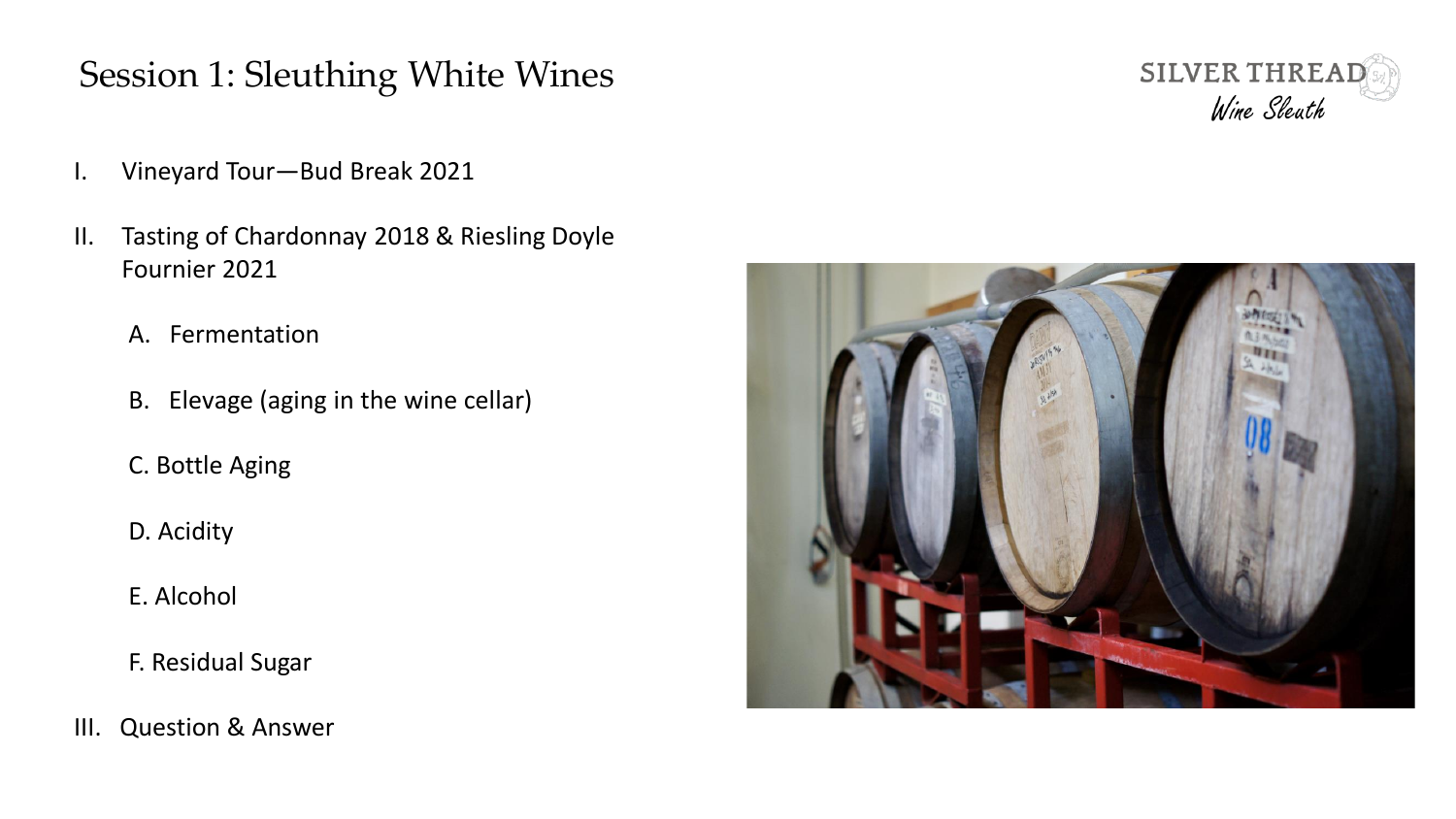

GRAPES CONTRIBUTE VARIETAL CHARACTER.





*Hand-harvested Estate Chardonnay, known for producing wines with citrus and tree fruit aromas, moderate acidity and alcohol, and medium body.*

*Hand-harvested Riesling from Doyle Fournier Vineyard, known for producing wines with tree and stone fruit aromas, high acidity, low to moderate alcohol and light to medium body.*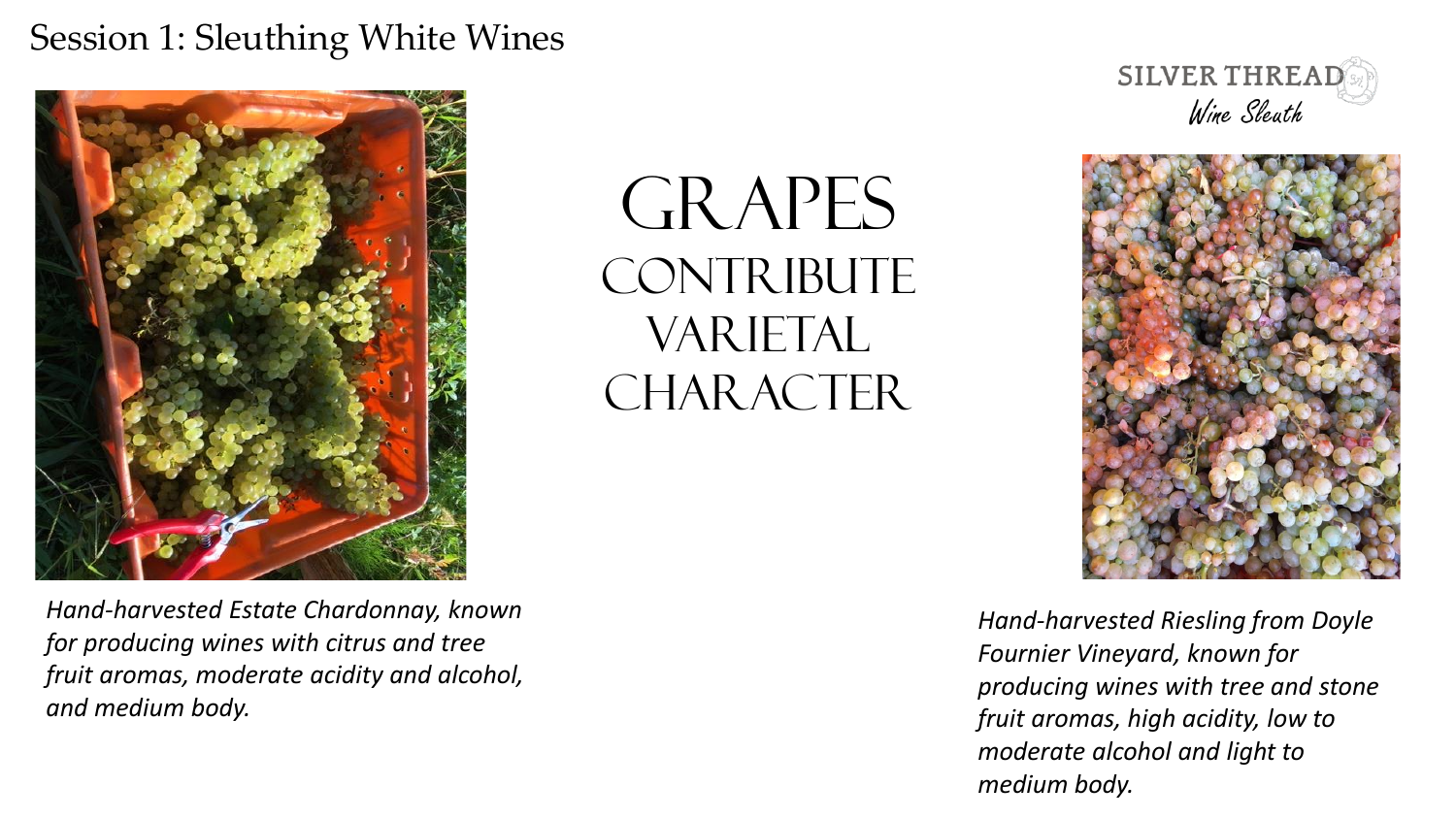

### FERMENTATION & AGING AROMAS

| <b>Primary Aromas</b>                                | <b>Secondary</b><br><b>Aromas</b>                                                                         | <b>Tertiary Aromas</b>                                   |  |
|------------------------------------------------------|-----------------------------------------------------------------------------------------------------------|----------------------------------------------------------|--|
| Youthful, from the grape<br>and primary fermentation | From secondary<br>fermentation and aging in<br>the winery (yeast lees,<br>malolactic fermentation or oak) | A.K.A. "bouquet" or<br>"development", from bottle<br>age |  |
| Tree fruit: apples,                                  | <b>Biscuit</b>                                                                                            | Dried fruit                                              |  |
| pears, quince                                        | Yeast                                                                                                     | Marmalade                                                |  |
| Citrus fruit                                         | Cream                                                                                                     | <b>Nuts</b>                                              |  |
| Stone fruit                                          | <b>Butter</b>                                                                                             | Nutmeg, ginger                                           |  |
| Flowers                                              | Vanilla                                                                                                   | Petrol                                                   |  |
| <b>Herbs</b>                                         | Coconut                                                                                                   | Earth                                                    |  |
| Vegetal (rhubarb,                                    | Smoke                                                                                                     | Mushroom                                                 |  |
| grass)                                               | Cedar                                                                                                     | Tea                                                      |  |
|                                                      |                                                                                                           | Hay                                                      |  |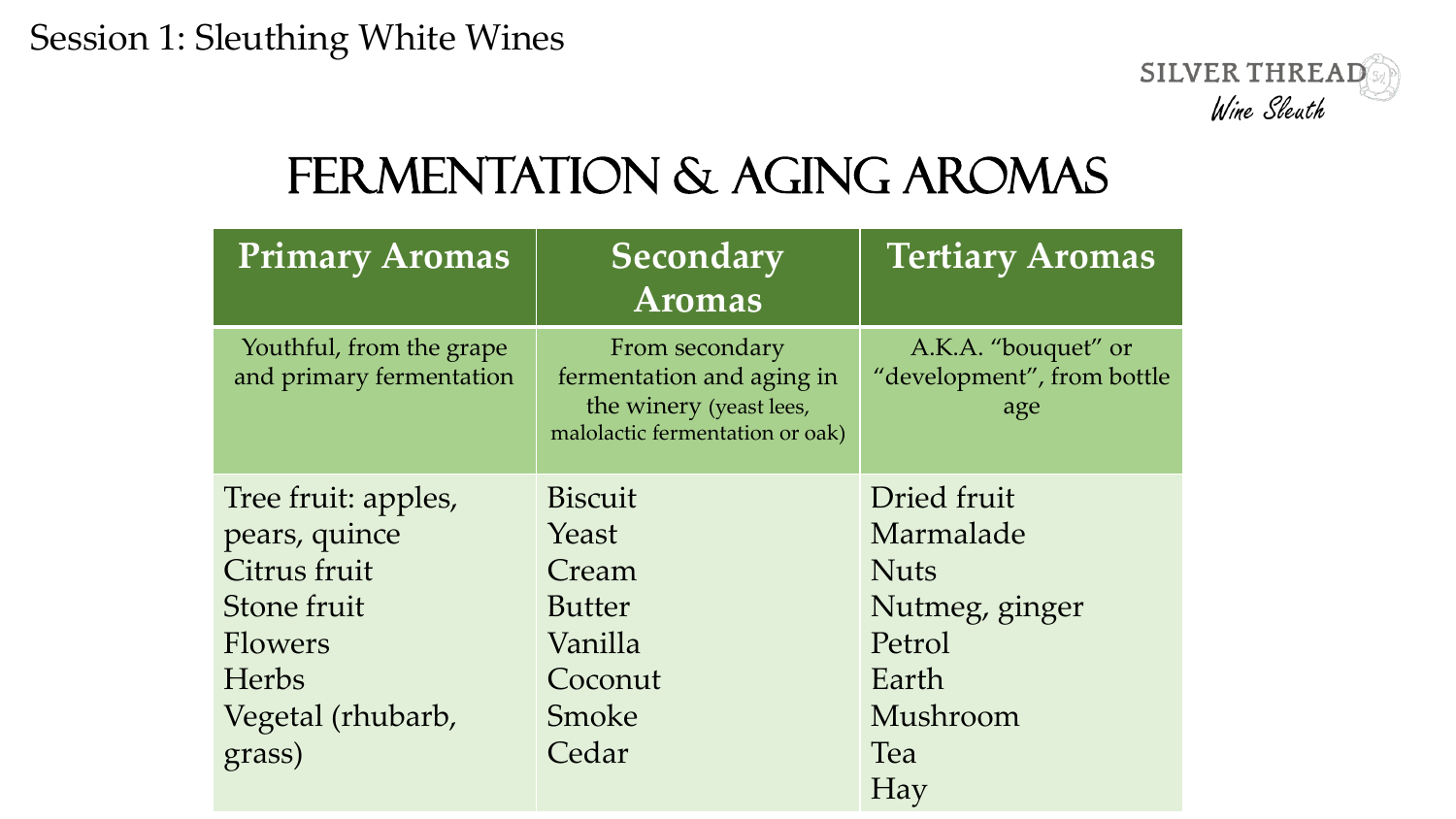

## Components of Wine Structure

| Acidity/pH                                                                                                                                                                                                                                                           | <b>Phenolics/</b><br><b>Bitterness</b>                                                                                                                                      | <b>Alcohol</b>                                                                                                                                              | <b>Residual Sugar</b><br>(RS)                                                                                                                |
|----------------------------------------------------------------------------------------------------------------------------------------------------------------------------------------------------------------------------------------------------------------------|-----------------------------------------------------------------------------------------------------------------------------------------------------------------------------|-------------------------------------------------------------------------------------------------------------------------------------------------------------|----------------------------------------------------------------------------------------------------------------------------------------------|
| Fresh, tart or sour taste<br>produced by natural<br>organic acids                                                                                                                                                                                                    | Chemical compounds found in<br>stems, seeds, skins and pulp of<br>grapes, including tannins and<br>many flavor compounds                                                    | Ethanol produced by<br>fermentation, ranges from<br>about 9-16% in table wines                                                                              | The total quantity of sugars<br>remaining unfermented in a<br>finished wine                                                                  |
| Perceived by a prickling<br>sensation on the sides of the<br>tongue                                                                                                                                                                                                  | Perceived as tasting astringent<br>or bitter, usually as an aftertaste<br>that builds on the palate                                                                         | Perceived by exhaling<br>through the nose with your<br>mouth open. Low alcohol<br>wines will taste "juicy."                                                 | Perceived immediately<br>when the wine touches your<br>palate.                                                                               |
| Helps wine age, preserves color<br><b>Excessive acidity from less-</b><br>than-ripe grapes or acidification<br>makes wines sharp or<br>unpleasant to drink<br>Too little acidity from picking<br>too late or too much heat makes<br>wines that are flat and "flabby" | Contribute texture and flavor to<br>a wine<br>Less common in white wines,<br>but an important component in<br>wines like Gewurztraminer that<br>are made using skin contact | Higher levels result in more<br>body and weight; lower levels<br>in more delicacy<br>At high levels, the wine may<br>taste "hot" or noticeably<br>alcoholic | Wines without RS are described<br>as "dry."<br>Wines with RS may taste dry<br>due to high acidity or the<br>presence of phenolic bitterness. |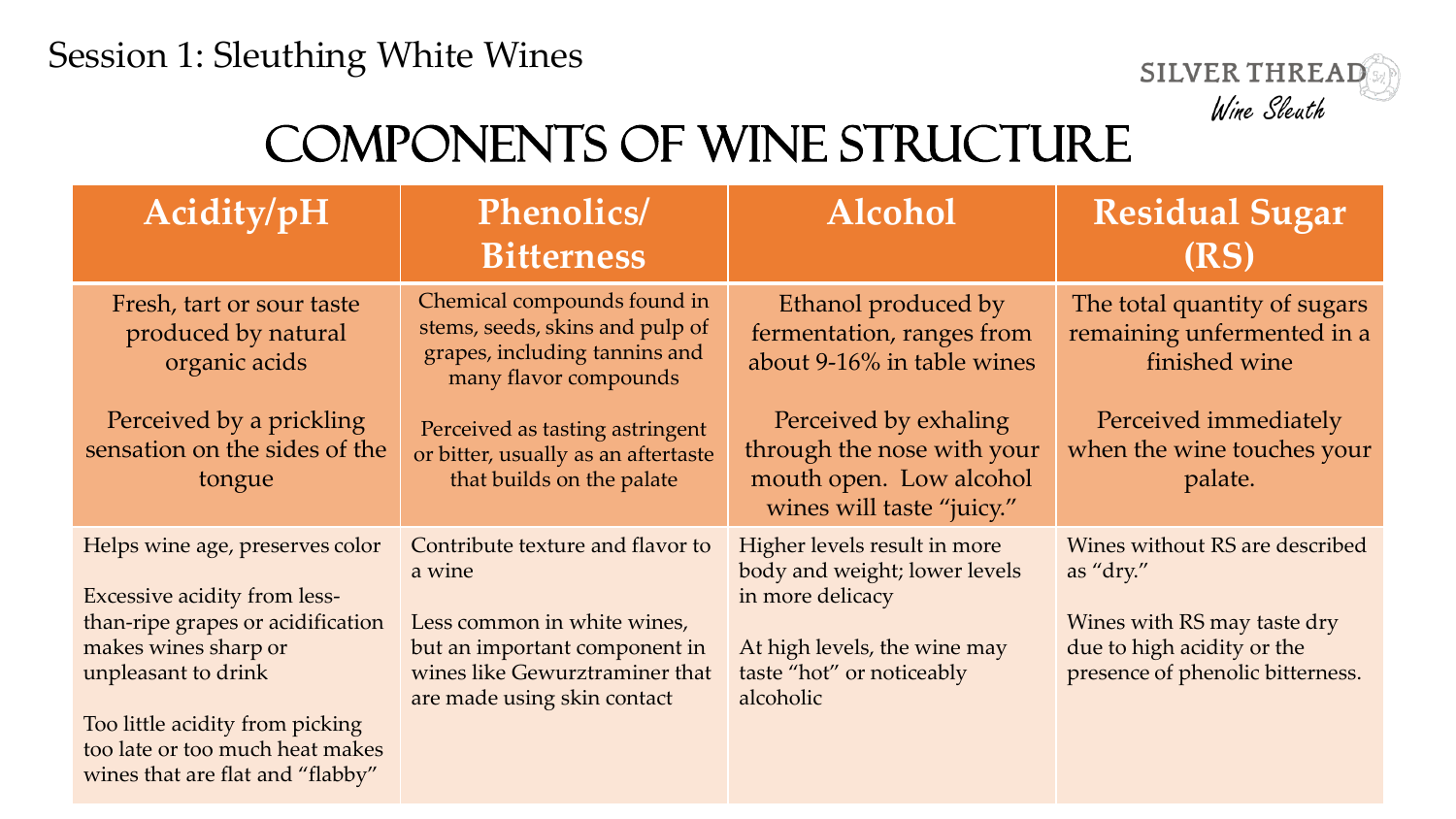## **Balance**

Alcoholic strength, acidity, residual sugar, tannins and fruit complement each other so that no single one of them is obtrusive on the palate.

This extremely important wine characteristic is quite unrelated to flavor.



#### **Definitions:** *Oxford Companion to Wine third ed.; Robinson J.; 2006*